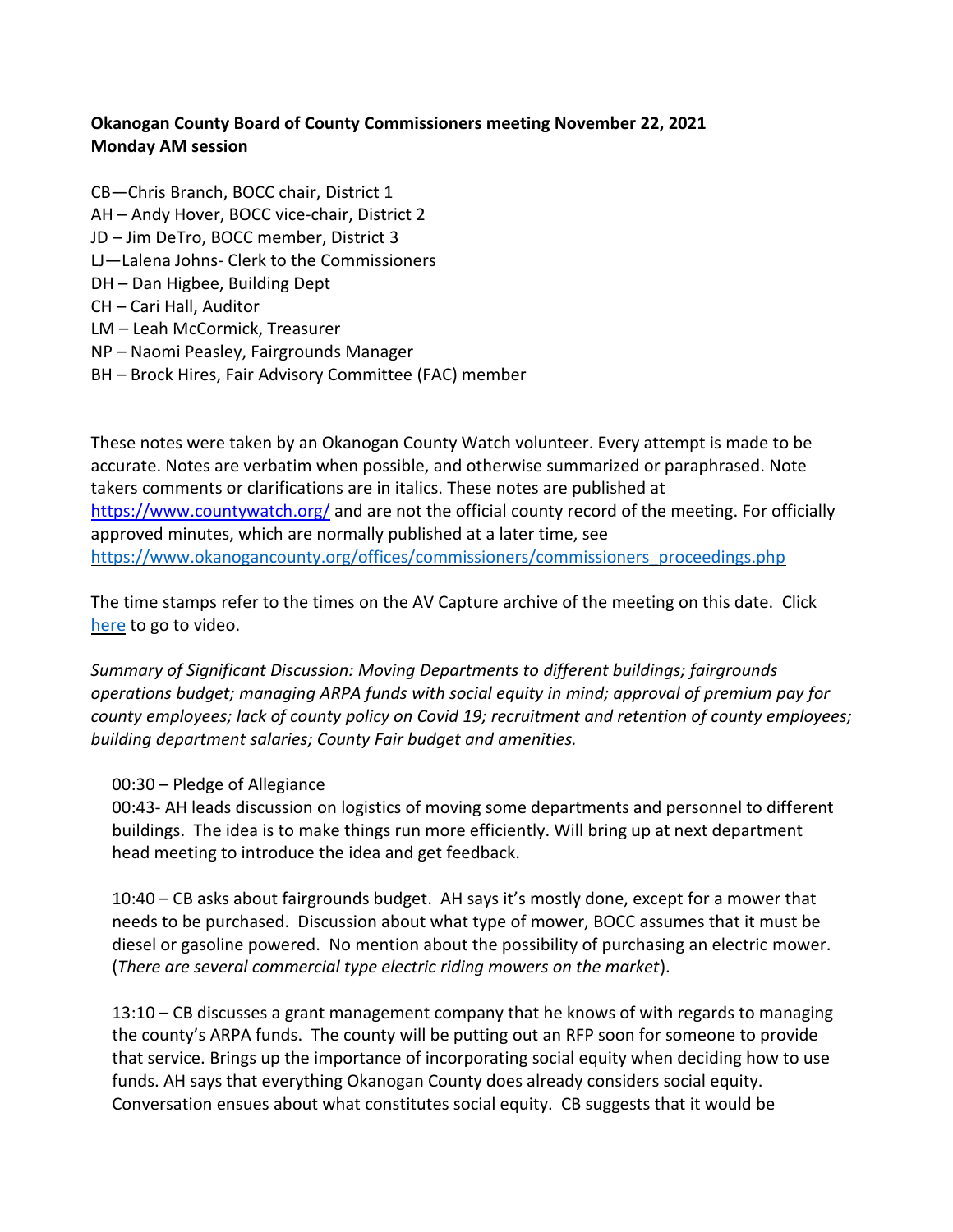beneficial to have a third party to manage the grant to ensure that all social equity and other requirements are met. AH indicates hesitation about the level of authority this third party would have, especially regarding defining social equity.

25:10 – AH brings up discussion about premium pay for county employees based on exposure to excess risk (*assume this is in regard to Covid19*). CB mentions that risk is partly based on the policies that the County has in place. Lively discussion between CB and AH about essential workers. CB brings up risk (in context of Covid) and that if efforts are not made to reduce risk (such as policies about masks) then how does that factor in to whether they should receive premium pay. AH asks whether there is more risk of violence from someone who resists being asked to wear a mask, or from being infected with Covid when nobody is wearing a mask. CB brings up a situation in Franklin County regarding a commissioner who left a meeting. AH accuses CB of insulting his intelligence and insists that there is no legal requirement to wear a mask in public places. AH argues that we will never get rid of Covid so why should we make any attempt to enforce rules to control it. CB mentions the importance of abiding by the rules our government imposes regardless of whether we agree with them. JD suggests that if the Attorney General is corrupt then it is OK to disregard the law. CB says that he expects that elected officials such as AH have a responsibility to know what the law is. JD says that it is an injustice that people who have chosen not to vaccinate are losing their jobs. Says that vaccines are killing people. AH asks about why there aren't any death records for people who had the polio and smallpox vaccine. AH says there is hypocrisy about what affects other people's lives and what doesn't. AH says that this is not political because there is absolutely no scientific evidence to support the fact that vaccines work. JD asks about why there is such opposition to hydroxychloroquine and ivermectin – it proves that this is all a big game. AH gives example of a meeting he went to where he voluntarily put on a mask. Asks CB why does a mask protect others but not yourself. AH states that the vaccine does not protect people from getting Covid – it is purely theraputical. JD gives example of a county somewhere that had a very high vaccination rate and also a very high covid rate. CB points out that people are citing facts without complete information that promotes a false message. AH wants to know why the Biden Administration is pushing so hard for mandates. CB expresses the hope that public will see this conversation as a productive discussion rather than an argument. AH prods CB to make a motion regarding a county policy on Covid. CB says he will not make a motion knowing that AH and JD will not support it. States that he has to accept that if someone asks him what the county policy on Covid is, he cannot give them an answer.

1:16:00 – AH brings up budget and how to interpret the spreadsheet.

1:19:00 – CB mentions a workshop he went to regarding recruitment and retention. It's a job seekers market. Discussion about what job seekers are looking for – time and flexibility are important.

1:21:50 – Short discussion about Facebook. CB mentions other topic at WSAC meeting regarding encouragement for all commissioners to participate in voluntary workshops and educational programs.